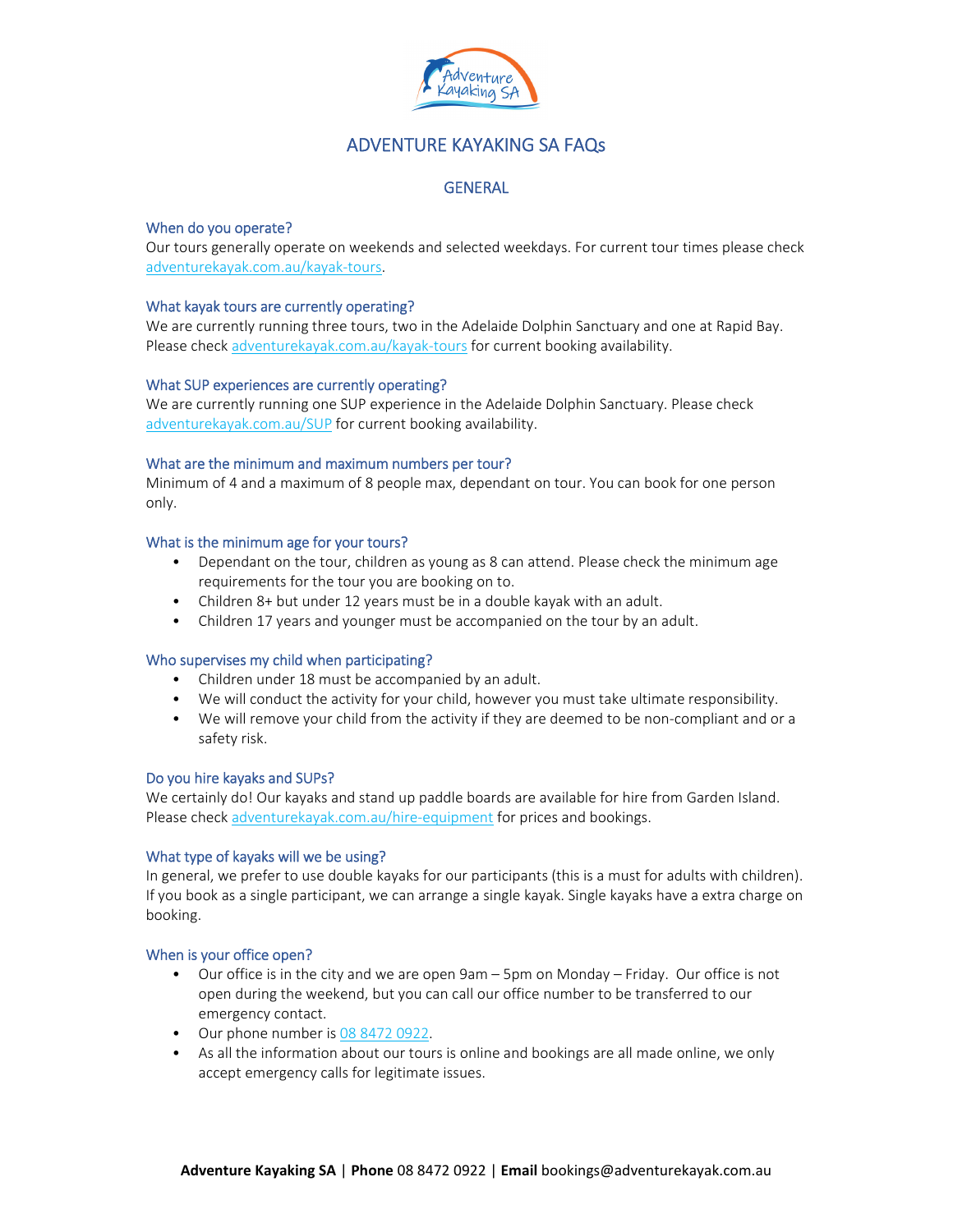

# BOOKING INFORMATION

All bookings are made with Earth Adventure (ABN 47 007 952 114), trading as Adventure Kayaking SA. By booking a tour or service from Adventure Kayaking SA, you (or any other person booked by you) achknowledge you have read and consent to the Adventure Kayaking SA Terms and Conditions and Privacy Policy and your booking will be accepted by Adventure Kayaking SA on this basis. The tour or services to be provided are those referred to in our booking confirmation to you. The Terms and Conditions and your booking confirmation constitute the entire agreement between you and Adventure Kayaking SA.

### How do I book in?

- You can book your ticket online at: adventurekayak.com.au. Adventure Kayaking SA uses a third‐party secure booking platform known as Rezdy. All bookings go directly to Adventure Kayaking SA.
- Session times show what is available. If availability appears in the drop down for the day you want, then go for it. If not, please select another date.

### Can I pay after or when the session finishes?

All bookings must be paid for in advance.

### Can I pay with cash?

- All tour/hire bookings are made online and are paid for with credit/debit cards.
- Please contact us to arrange alternative payment options.

### Can I purchase a gift card?

You sure can! All tour and hire gift cards can be purchased online from our website on adventurekayak.com.au/gift‐vouchers.

# Can I purchase a physical copy of my gift card?

You sure can! Call us on 08 8472 0922 to organise a physical copy of your gift card. Delivery costs may apply.

### I booked the experience through an online agent and their terms seem different?

Please contact the online agent that you booked through if you have any questions about the terms and conditions relating to your booking.

### What else should I know about my booking?

- You will be emailed a waiver to sign two days prior to your booking. You will need to arrive 15 minutes before your booking. If you arrive late, you will miss your session.
- We are very strict regarding safe participation. If you are deemed to be acting in an unsafe manner or non-compliant you will be removed from the activity and lose your booking.

### Confirmation of your booking

- Only processed bookings can be accepted. This means you book online and then receive the full details via email immediately following the payment of your booking. If you do not receive this, please check your junk mail. If you still have not received an email, please contact our office straight away.
- Once you receive your email, please review the details of your booking, taking note of the starting time and location map.
- Please check the terms and conditions included to ensure you have no surprises. We will contact you via email up to the day prior to your tour if any changes affect your booking.

# **Adventure Kayaking SA** | **Phone** 08 8472 0922 | **Email** bookings@adventurekayak.com.au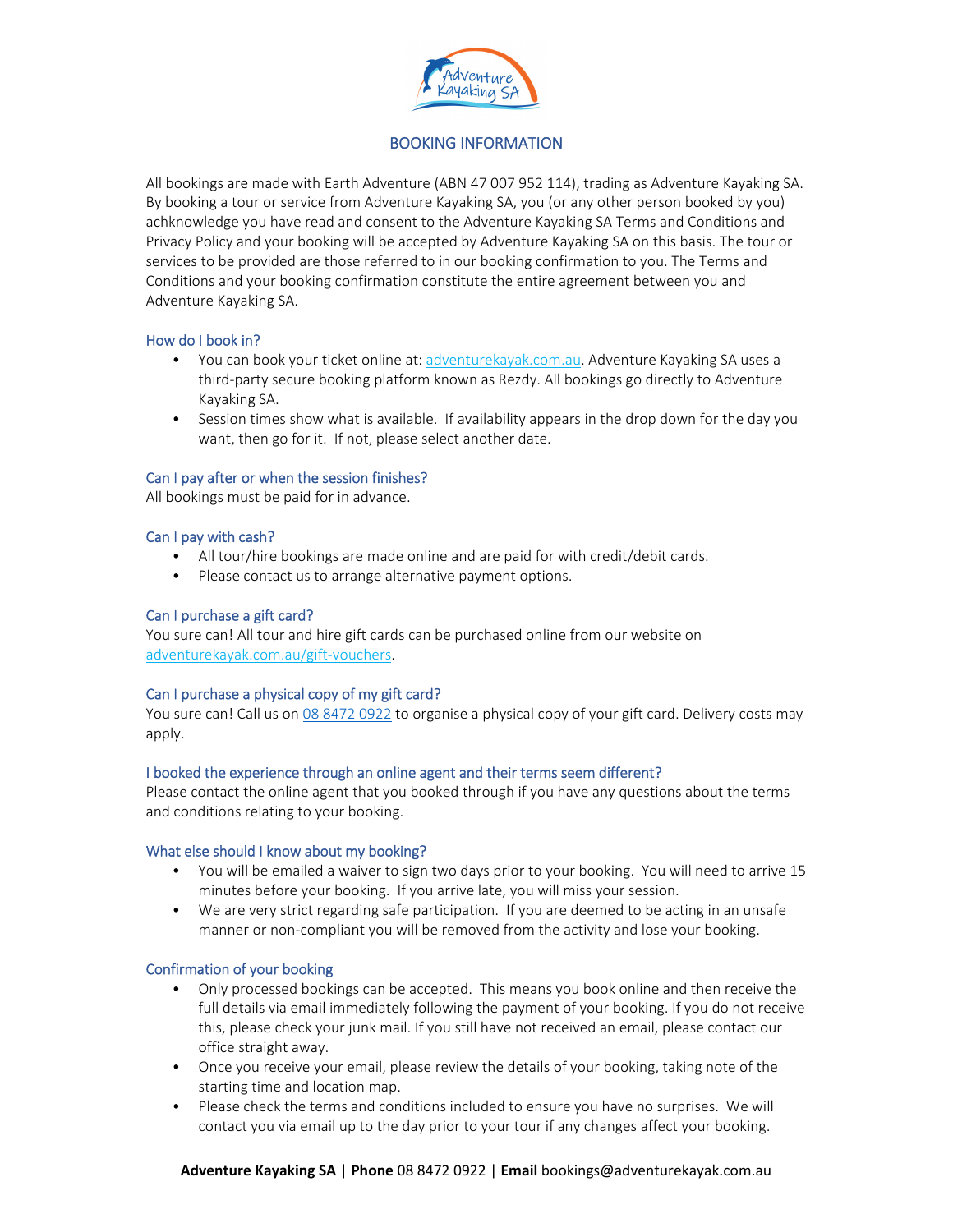

• Please contact us if you will not be checking your email or have any concerns about these details.

# DOLPHIN SANCTUARY

#### **Where do I meet for the Dolphin Sanctuary kayak tours and SUP experiences?**

Tours, hires and experiences depart from the Garden Island Boat Ramp and Reserve, Lot 204 Garden Island Road, Gillman.



### **What is the kayaking route for the Adelaide Dolphin Sanctuary?**

The Kayak Tours can be up to three hours of fun exploring the Dolphin Sanctuary and Ships Graveyard Maritime Heritage Trail. This is one of Adelaide's "secret spots", it is an area of surprising beauty. The sheltered mangrove lined creeks are home to a fascinating array of marine life, birds and the Port River Dolphins. The Ship's Graveyard is a unique feature of the area with spectacular relics from the past which have been abandoned in the river. All these make for an amazing adventure and kayaking is the most environmentally sensitive way to explore and interact with the dolphins. When the Port River Dolphins come to play it is a memory you will treasure forever!

### **Is there a toilet at the tour location?**

There are public toilets at the start location of the tour. We advise using the facilities before starting the tour.

#### **What experience level is required?**

Our tours and experiences are designed for a beginner level tour (but you don't have to be a beginner to still have fun) and are suitable for all levels of experience and fitness.

### RAPID BAY

### What is the kayaking route for Rapid Bay?

The tour begins on the beach at Rapid Bay and after instruction on safety, paddling and fitting of the gear we are off to visit isolated beaches, mysterious sea caves and view seals, sea lions and sea eagles that inhabit this area. Exact route may be affected by weather conditions at time of tour.

#### What experience level is required?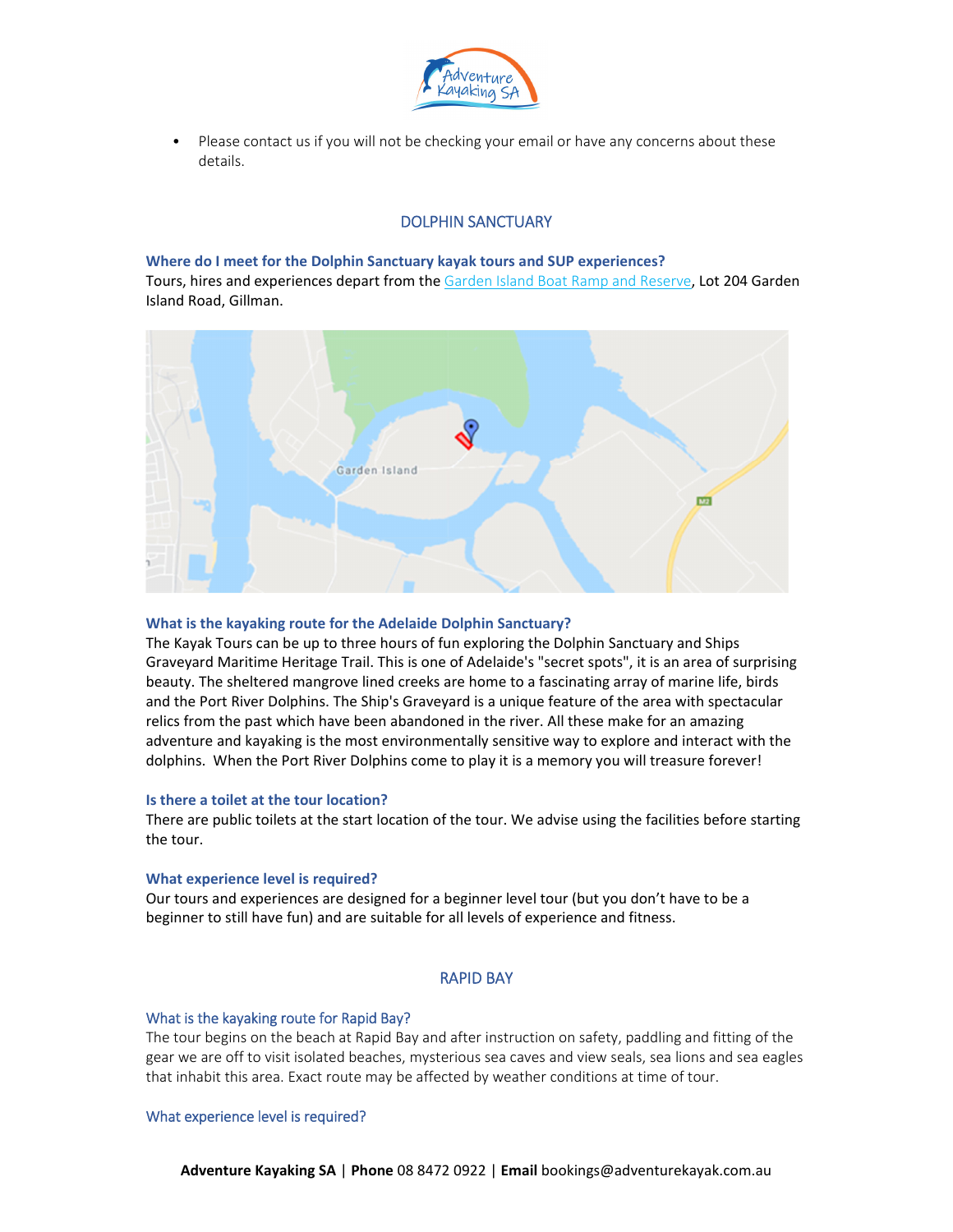

Our tour is designed for a medium to experienced level kayaker.

# **WEATHER**

# What weather do you operate in?

We operate in most weather conditions, including rain. We have been doing this a long time and understand safe operating conditions. If we are concerned, we will stop, pause, delay or shorten the session for a break in weather.

If we assess the weather to be unsafe, Adventure Kayaking SA may have to cancel or postpone/delay the session. We will attempt to do this prior to the day. On the actual day of service, weather conditions may still require our immediate intervention.

# Extreme weather conditions where Adventure Kayaking SA may have to cancel, or postpone/delay include:

- Fire Danger Ratings where it is extreme or catastrophic in the tour locations or if there are any fires near the tour locations that would make it unsafe
- Severe thunderstorms & lightning
- Extreme temperature (hot or cold)
- Severe wind
- Flooding

If we have to change the session, we will offer the next time slot or provide the opportunity for rescheduling.

# CANCELLATION POLICY

# What is your cancellation / change of date policy?

- Full refund: Full refunds and/or cancellations will be given only if they are made at least 72 hours before your scheduled booking. No refund will be given for any cancellations after the 72‐hour mark. For the full cancellation policy please check the terms and conditions on your booking form.
- Change of Date: Changes to bookings can be made up to 48 hours before your scheduled tour is to run. To change your booking please call Adventure Kayaking SA on 08 8472 0922 or email bookings@adventurekayak.com.au
- 48 hours or less till your booking: No changes or refunds will be made at this time.

# What happens if I need to cancel on the day?

- Adventure Kayaking SA operates a no-refund policy for all cancellations within 72 hours, nonattendances, late attendance, and failure to participate.
- Management reserves the right to make exceptions if it chooses.
- If in the instance, Adventure Kayaking SA needs to reschedule due to safety (extreme weather conditions etc.) we will offer to reschedule your session to another available timeslot or, as a last resort if this is not possible, we can provide a refund.

# Addendum to Cancellation Terms regarding COVID‐19

Adventure Kayaking SA complies with all tour operation regulations of the South Australian Health Department and have implemented COVID‐19 health, safety and cleaning protocols as applicable for each tour. In addition, for any reason Adventure Kayaking SA or a customer need to cancel a tour due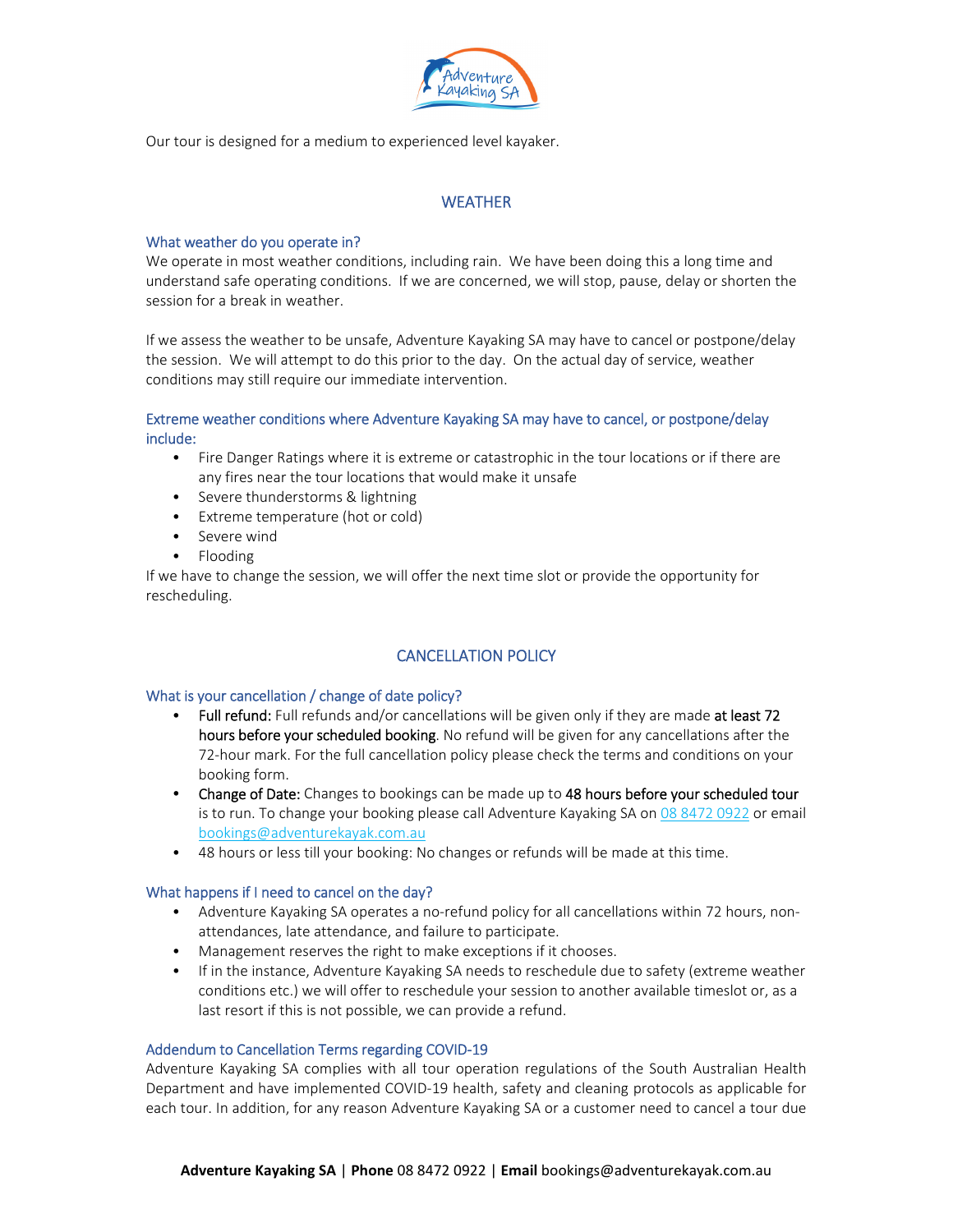

to late notice COVID‐19 implications all bookings will be rescheduled or provided with a FULL refund of the tour price. See our COVID‐19 information page for further details.

### What if I get there and am too scared to participate or need to stop part way through?

That's okay, it happens sometimes and good on you for coming along and giving it a go! However, if you are not able to start or complete the tour because of fear or you change your mind, please note tickets are non‐refundable.

### What happens if I arrive late?

- We have a very tight schedule. If you arrive late, you will likely miss out and lose your booking.
- We ask people to be there 15 minutes before hand to prevent this. Please note that if that happens tickets are non‐refundable.

### What happens if you, Adventure Kayaking SA, cancels a tour or service

- Adventure Kayaking SA reserves the right to cancel a tour or service at any time prior to departure should operational considerations outside of its control dictate (i.e. mechanical breakdown, staff sickness).
- If this occurs, you can transfer to an alternate departure date or alternatively receive a full refund of your booking price.

### What happens if I'm sick on the day?

• Unfortunately, tickets are non‐refundable on the day of your tour.\*

\*In compliance with the current COVID‐19 pandemic, participants who are sick on the day of tour can contact our office to reschedule their experience.

# **SAFETY**

### Are you safe?

- We definitely are!
- We only use staff trained in the correct qualifications for the activity.
- We carry out daily inspections of the equipment being used.
- We conduct more intensive quarterly inspections and maintenance.

### Can I participate if I have had a few alcoholic drinks?

- The short answer is no. Safety first!
- We reserve the right to refuse access to the tour should you be deemed to be under the influence of drugs or alcohol, show aggressive, dangerous or threatening behaviour.
- It is your responsibility to participate safely and not be intoxicated, and you must sign a waiver that you have not had a drink.

### What about Medical conditions?

- We would like participants to be free of any medical conditions, that could be worsened by physical activity. It is your responsibility not to book into a session if you have any of these conditions.
- We recommend that you consult a health professional if you have the following, before booking\*\*:
	- Pregnancy  **Pregnancy** Dislocations
	- Heart Conditions Diabetes
- -
	- Recent Sprains or Muscular Injuries Epilepsy, especially PSE.
- 

**Adventure Kayaking SA** | **Phone** 08 8472 0922 | **Email** bookings@adventurekayak.com.au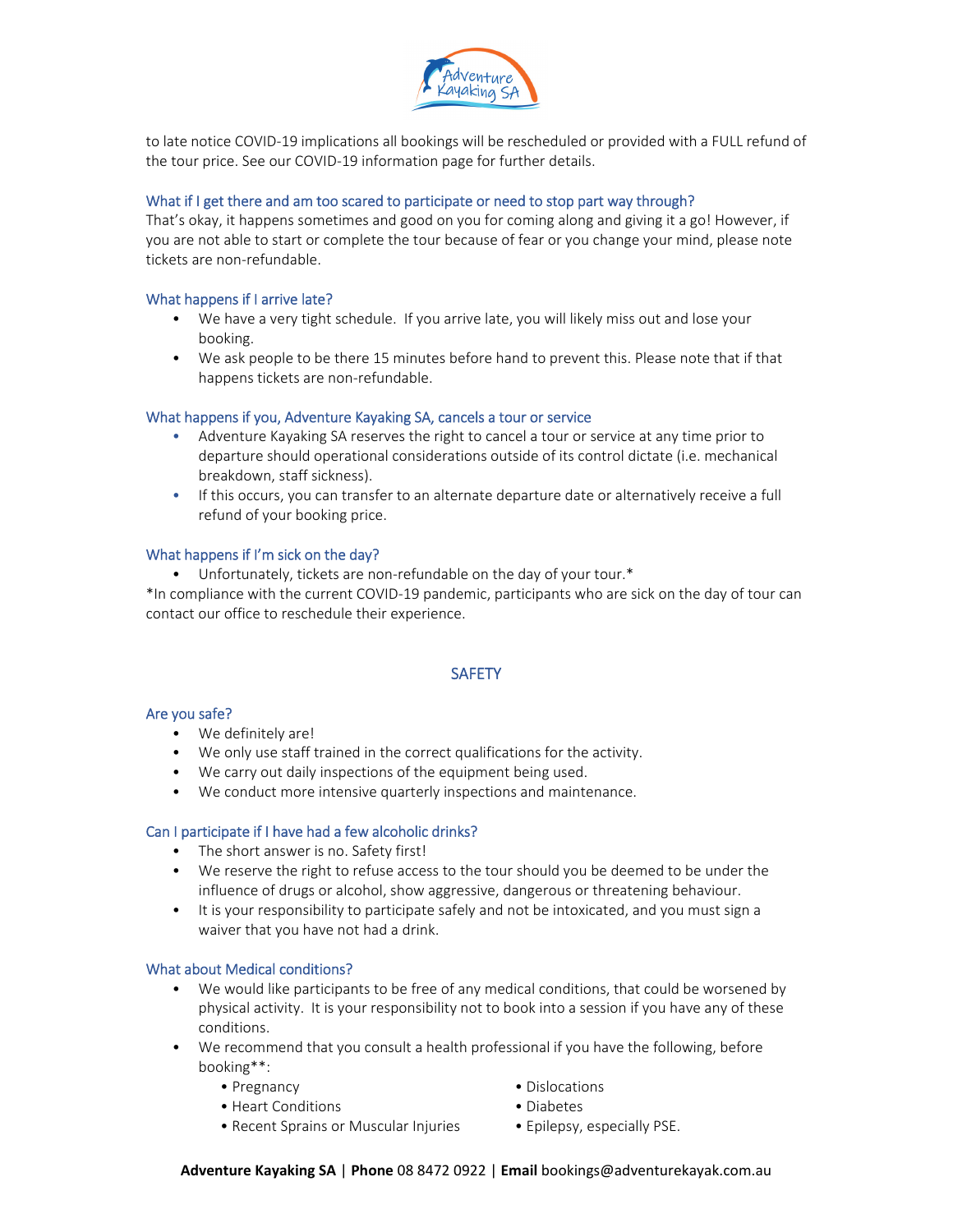

- 
- 
- 
- 
- Back Pain or Chronic Back Pain Prosthetics‐ includes Cosmetic Implants
- Panic/Anxiety Attacks Neurological Disorders
- High or Low Blood Pressure **•** Disabled or physical impairment
- Bone Disorders **Canadian Control •** Fragile Skin

\*\* Please note this does not necessarily exclude a person from doing our activities. However, Adventure Kayaking SA reserves the right to deny you access to the activities if you aggravate any of the above conditions and if we, acting reasonably, are not completely satisfied that it is safe for you to participate.

# Do I have to follow the COVID check in rules?

- You certainly do.
- This includes complying with the normal rules of non-participation if you are sick, been in a COVID hotspot or have been overseas in the last 14 days, etc.

# Do I need to be COVID‐19 vaccinated to do the tours?

- You certainly do.
- From December 2021 we are requiring all participants to provide either a) a Australian-issued International COVID-19 Vaccination Certificate (ICVC) or b) if you are an international traveller your COVID‐19 passport.

### How do you take care of hygiene with equipment?

Where it is safe we disinfect all our equipment

### Can I use my own kayak for the tour?

For safety reasons we only allow the use of our own kayaks that have been certified by our Risk Assessment Manager.

# Can I use my own PFD (Life Jacket) for the tour?

Yes, as long as it is of legal standard.

# What about environmental impacts and sustainable practices?

- We firmly believe in leaving no trace when we're out and about in our beautiful state.
- To borrow a phrase we take only photographs and leave only footprints.
- We take all our rubbish with us (and pick up rubbish if we find it) and we leave wildlife alone, we don't feed them or try to pat them.

### What sort of qualifications do your guides and instructors have?

- At Adventure Kayaking SA, our staff have a large number of skills and qualifications required to safely provide our activities to you. We believe it is extremely important for our staff to stay current with their qualifications whilst continuing to increase their knowledge and understanding.
- For information on the qualifications that our staff hold, several of the qualifications are listed below:
	- Paddle Australia
	- Bushwalking Leadership South Australia
	- Professional Association Climbing Instructors
	- Survive First Aid
	- Australian Sailing
	- PADI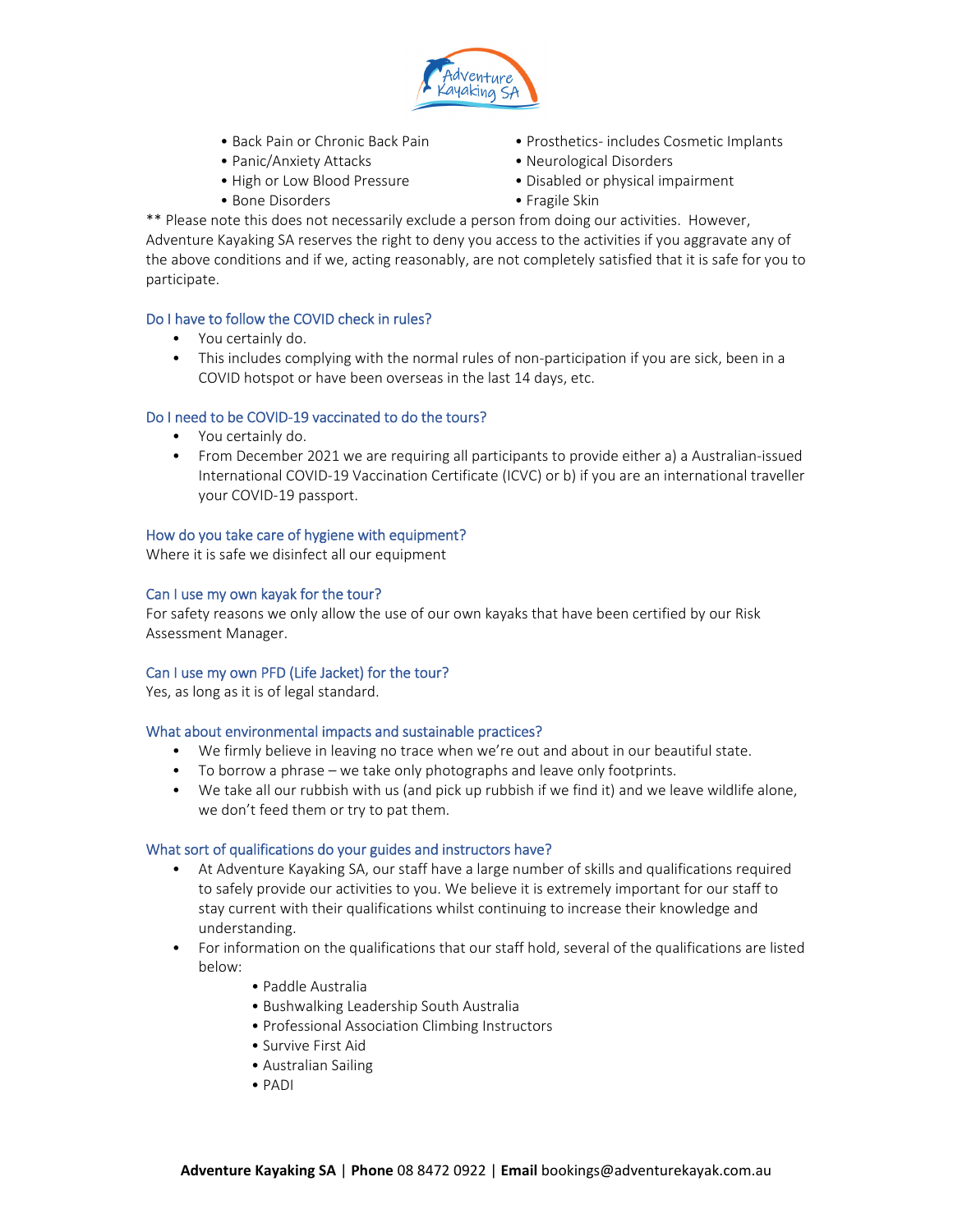

# ON THE DAY REQUIREMENTS

# What do I need to bring?

- Clothes and footwear you don't mind getting wet (usually just some splashes from the paddle)
- Dress for the weather and assume you will get a bit wet from the paddles
- Towel
- Hat
- Sunscreen
- Sunglasses
- Strap for glasses
- Water bottle
- Camera or phone if you want to take photos, if your camera is not waterproof a dry bag is recommended

# Should I bring a towel in case I fall in?

- In the unlikely event of you falling in, bring a towel along just in case.
- We prefer to use 2-person kayaks as these are easier to use and virtually impossible to capsize. If you're in a single kayak, they are also pretty hard to capsize, so you should be fine.

# What should I wear?

- For all our tours don't wear anything you'd be worried about getting dirty!
- Closed toed shoes are a must.
- Think sun-smart clothing long pants are a good idea and best suited to most activities.
- Hats are also important!
- You will be moving, so active, outdoor style clothing is best

# What happens if I lose my phone, tear my clothes, etc?

You are responsible for your personal items. Adventure Kayaks SA does not take responsibility for the accidental loss or damage of your personal items.

# Can I take photos?

- You sure can!
- Adventure Kayaking SA is not liable for any damage that may be incurred should it fall off or be damaged while you are undertaking an activity.
- If you're kayaking we recommend that you take a dry bag or take a camera with water-proof housing, just in case of water splashes or in case you drop it overboard accidentally.
- If you share them on social media, please tag us @adventurekayakingsa, we love seeing your pics!
- While we're talking about photos, sometimes Adventure Kayaking SA will capture photos and videos during a tour to use for advertising or promotional purposes. Consent is gained when you sign the online waiver. If you take a photo, please check if other participants are ok with it.

# Can I wear a GoPro?

- Absolutely, as long as it is securely attached and doesn't impact on your safety or the safety of your equipment.
- Adventure Kayaking SA is not liable for any damage that may be incurred should it fall off or be damaged while you are undertaking an activity.